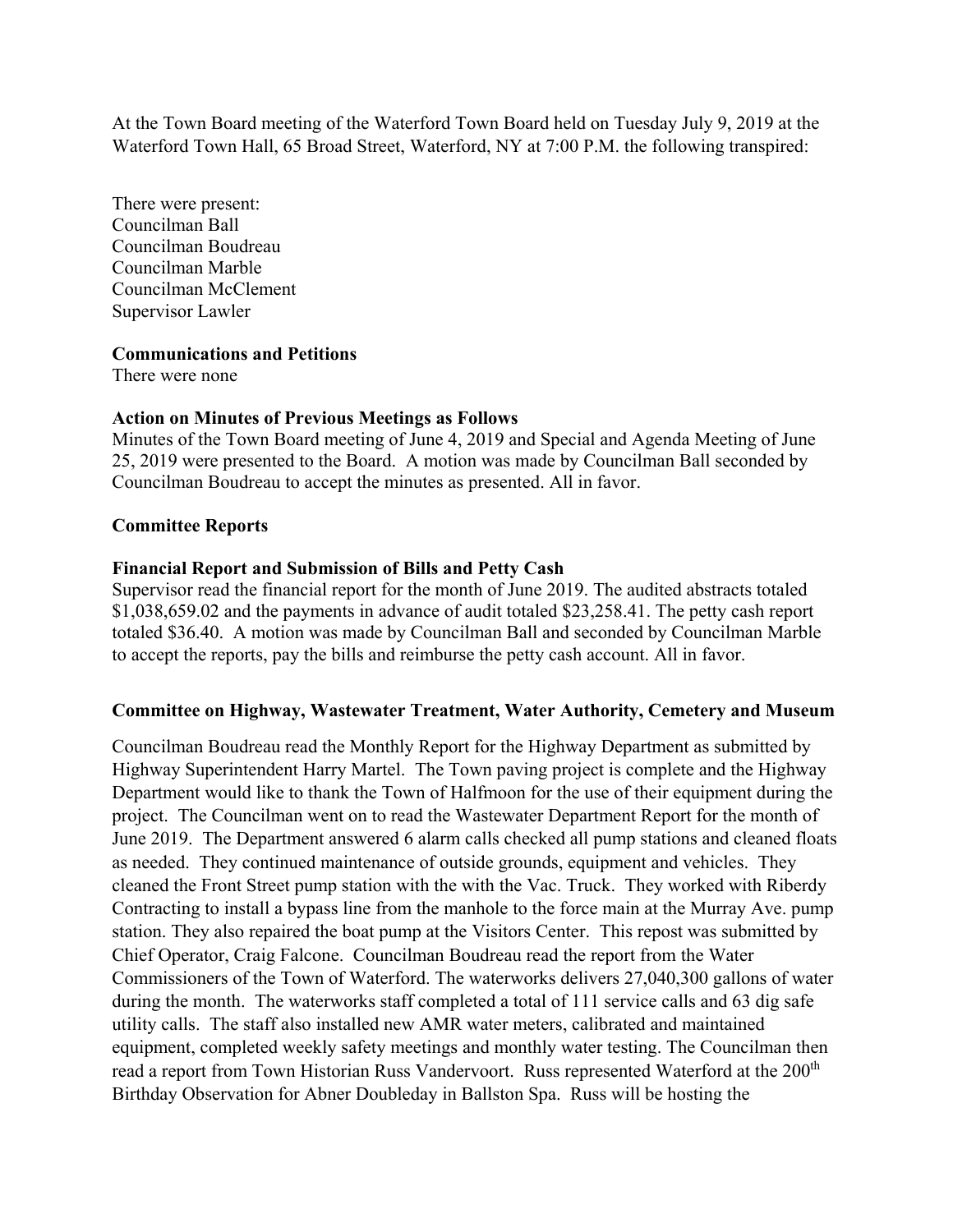coordinator of the Saratoga County Historical Society and one other historian on a familiarization tour of the Waterford Museum and selected sited in Waterford on either July 9<sup>th</sup> or  $16<sup>th</sup>$ . On a request of the Waterford Bocci League he is researching the History of that site. It appears to be a combination of events took place, likely starting with the excavation for the Erie Barge Canal, the donation of land by the Knickerbocker Family, and the Victory Gardens from the WWII era. A lawn bocci league had been established in 1939, this is arguably their  $80<sup>th</sup>$ season.

# **Committee on Public Safety, Emergency Services, and Liaison to Village**

Councilman Ball summarized the Police Department call report for the month of June. There was 1 missing person, 7 fire calls, 22 EMS calls, 17 MVA, 30 Animal Control reports, and 22 School Details. The Calls by Officer report is also attached. Councilman Ball then spoke to the fact that Summer is here and Waterford is surrounded by water. He wants to remind residents to practice water and boater safety. The Town Pool is open daily for a safe place to swim. When boating please make sure lifejackets are worn. Stay safe this Summer.

# **Committee on Veterans, Grants and Funding, Special Projects, Town Hall and Seniors**

Councilman McClement stated that there will be workshop at  $6:00$  PM, July  $30<sup>th</sup>$  at Town Hall to discuss renovations to the second floor. Town Hall needs to be reconfigured due to spacing issues. The Councilman then read a report on grounds and building maintenance for the Senior Center and Town Hall. Councilman McClement read the Senior Van/Medical Transport Report for June. There were 27 persons transported for a total of 782.50 miles. The Councilman then read the Monthly Grocery and Activity Report as submitted by Andy Walters. There was a total of 27 passengers transported on the Grocery Bus and 20 passengers were transported on the Saratoga Casino trip June 14<sup>th</sup>. Then Councilman read the Senior Report for June as submitted by Director Mike Mahoney. On June 14<sup>th</sup> Seniors enjoyed a day at the Saratoga Racino and on June 18<sup>th</sup> the Saratoga County Office of the Aging held a BBQ for all Waterford Seniors at the center. 50 seniors enjoyed a great meal. On June 26<sup>th</sup> over 35 Seniors attended the Year of the Senior Celebration held at Congress Park in Saratoga Springs sponsored by Saratoga County. Over 1700 attended from all over the County. The Meals program served 110 meals on site and delivered 440 meals. On July  $6<sup>th</sup>$ , the Seniors will hold a fundraiser at Steamboat Meet. The Annual Picnic will be on July 9<sup>th</sup> at noon at Peebles Island State Park, catered by Joe Forget. The cost is \$35.00. Please call the center to sign up 518-235-8500. On July 18<sup>th</sup> the Texas Hold-Em players will hold a steak cook out at the center at 1:00. On July  $26<sup>th</sup>$  the Seniors are attending a show at the Lake George Theater. Councilman McClement added that the 178<sup>th</sup> Saratoga County Fair will be held from July 23-28. Senior Citizens Day at the fair is July 24<sup>th</sup>, be sure to stop by the Office of the Aging tent for free giveaways that day.

**Committee on Youth, Playground, Pool, Festivals, Library, WHUFSD, and Visitor Center**  Councilman Marble read updates on the Recreation Department. The pool is open seven days a week weather permitting. Please be aware of the hours and rules that are posted. Swim lessons are Monday thru Friday 9 am -12 noon.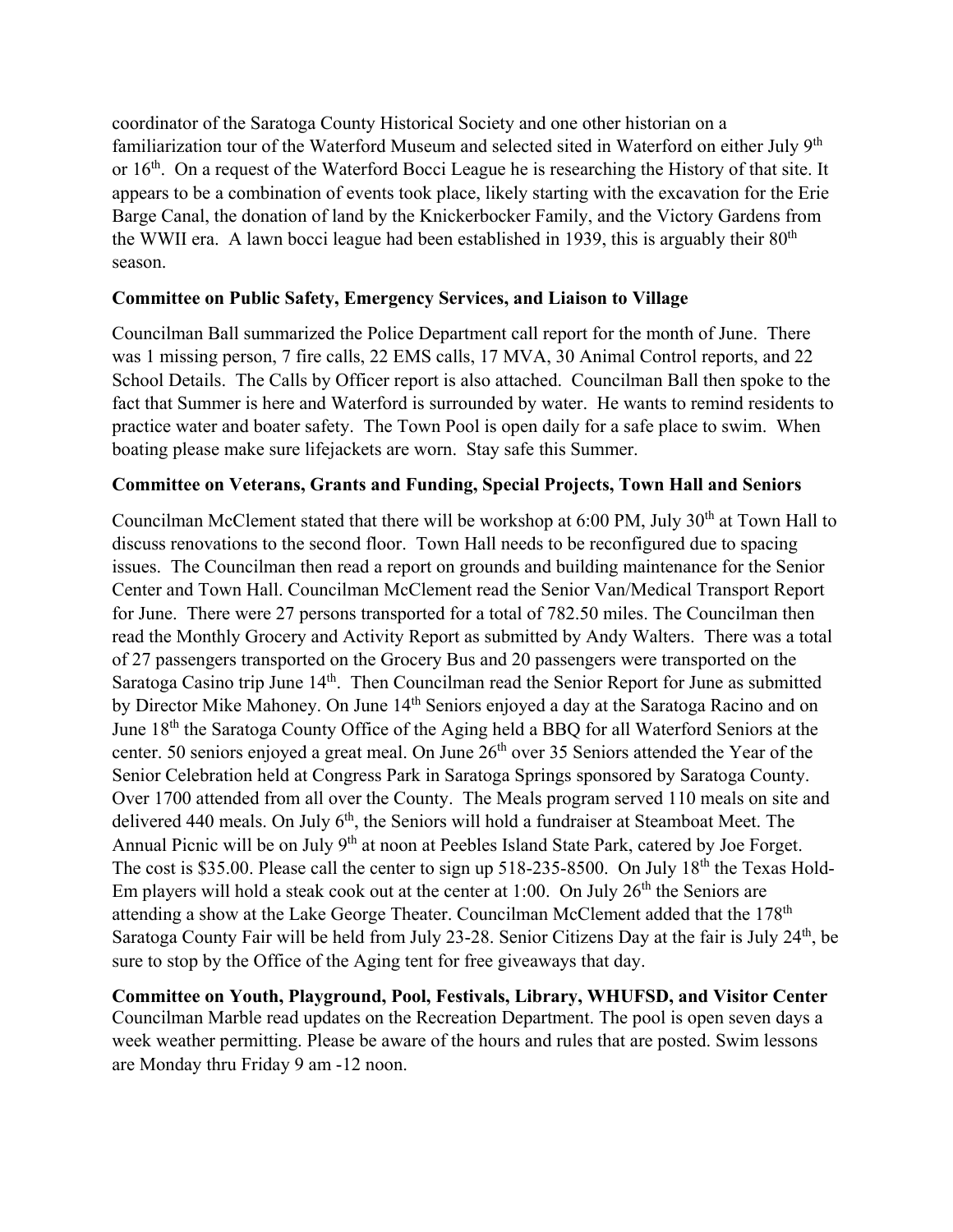Clement Park is open from 10-2. Free lunches are available again this year thanks to the Wesleyan Church. Please stop by with your children and enjoy crafts, games, and sprinklers. Our counselors are they are there to have fun. We are planning our Northside Night out for the end of August. Stay tuned for an evening of fun and games at Clement Park. Don't forget to visit the Farmer's Market on Sundays from 9 am- 1 pm. Come see the nice variety of local vendors with fresh produce, baked goods, meats, and much more. The Councilman then went on to share news about the Waterford Library. The summer reading program is in full swing with activities now for the next few weeks. Programs take place on Tues and Thurs at 3 pm until August 8 when we will have the summer finale party, complete with a dunk tank. There are some activities on Wednesday mornings including some kids movies on the  $10<sup>th</sup>$  and  $31<sup>st</sup>$ , board games on the  $24<sup>th</sup>$ from 2-5 pm. Check the facebook page for more details. The Southern Saratoga Art Society is displaying artwork from their members on the walls during July and August. Also a reminder that folks can stream 10 free movies per month using their library card with Kanopy. Stop in the library to see how it works. The Library is looking for volunteers to help some landscaping around the building. Anyone interested please contact the director.

Councilman Marble then went on to read the Harbor Center report as submitted by Center Direct Jeff Cleary. On Sunday, June 2nd the Waterford Harbor Farmers Market opened its season and the Erie Canalway National Heritage Corridor sponsored a paddle of the Waterford Flight. 120 paddlers entered the harbor from Lock 2 on a beautiful Sunday morning. The group enjoyed a buffet lunch at the Hurst Harbor Center.

On Wednesday, June 5th the Champlain Canal finally opened and our Canadian visitors were finally able to head home. We received many thank you for our hospitality and high level of service. A big thank you to our volunteer team and staff.

From June 10th to 13th we hosted over 400 4th graders. They were taught about many aspects of the Canal and Waterfords' history.

300 walkers came through our campus on June 12th on their way to Peebles Island as part of the Volkssport annual convention.

June 17th, the Waterford Fire Department hosted a meeting/cookout For Saratoga County's chiefs and coordinators. Also on June 17th Personal Flotation Devices were made available to staff and volunteers for use when on the floating docks.

Both the Dock office and Farmers Market offices have been painted and the floors sealed. New equipment and fixtures continue to arrive. Our awning has been replaced and the entire area continues to renewed and refreshed. I invite all to come down for a visit.

179 boaters and 11 campers visited us from 35 states and boaters from as far away as England, Germany and New Zealand.

A reminder, Dragonboat Races are set for August 3rd.

A Coast Guard Cutter is currently docked at the Harbor leaving tomorrow, they will be back on August  $17<sup>th</sup>$ , take time to stop down as visit.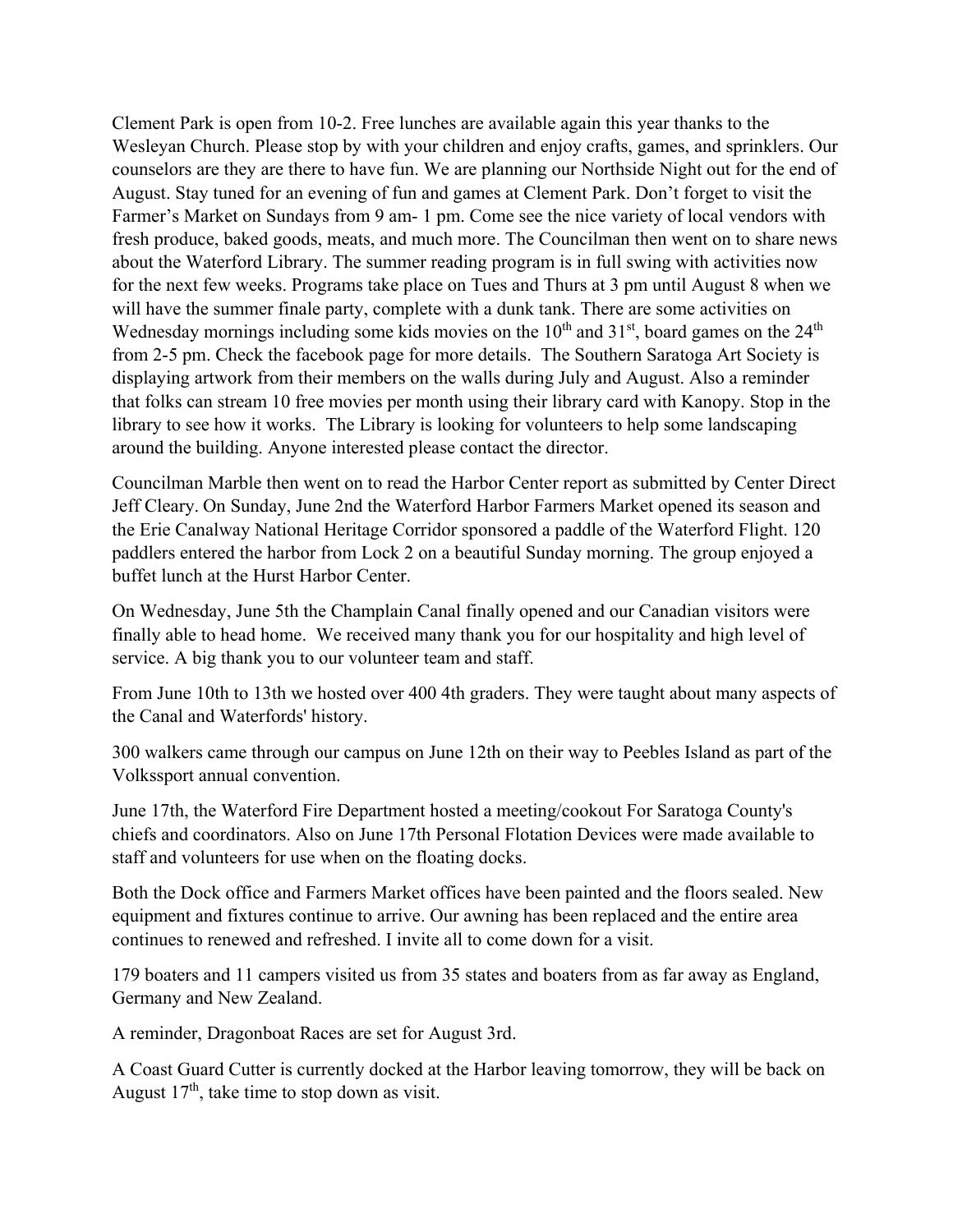### **Supervisors Report**

Supervisor Lawler spoke about the Town's first Sensory Swim event which took place at the Town Pool on July  $2<sup>nd</sup>$ . The Town joined with the Autism Society to hold an event for individuals with Autism and their families. The Autism Society was great to work with, they handled the invitation and registration, 75 people attended. It was a private event only for the families that registered. The Supervisor thanked the Lifeguards, Park Counselors and numerous volunteers who helped make this a tremendous success. It is often difficult for families of children with Autism to get out, this was a chance for these individuals and families to have a safe place to swim and have fun. The Supervisor thanked Councilman Marble and her staff. The Town will post pictures on the website soon.

Councilman Marble stated that most of the families that participated were from out of town, we were glad to be able to provide this opportunity.

Supervisor Lawler added that this event was the outgrowth from a tragedy our community experienced when a child with Autism drowned last year at the Visitor Center. Town Officials began thinking what we could do to help autistic children enjoy the water and do it safely. The Town plans to host another event in the future, and the Supervisor stated he is proud of the Town for holding this event.

# **General Orders**

RESOLUTION # 92

WHEREAS, the Town Board of the Town of Waterford is proud to recognize the outstanding achievements of young people in the community; and

WHEREAS, Robert Mailloux has demonstrated strong leadership abilities and a commitment to his community; and

WHEREAS, Robert Mailloux has completed the challenging and demanding requirements necessary to be awarded the rank of Eagle Scout, the highest honor given by the Boy Scouts of America;

NOW THEREFORE BE IT RESOLVED that the Town Board of the Town of Waterford hereby recognize and congratulate Robert Mailloux upon his attainment of the rank of Eagle Scout.

Offered by Supervisor Lawler Seconded by the entire Town Board

Councilman Ball yes Councilman Boudreau yes Councilman Marble yes Councilman McClement yes Supervisor Lawler yes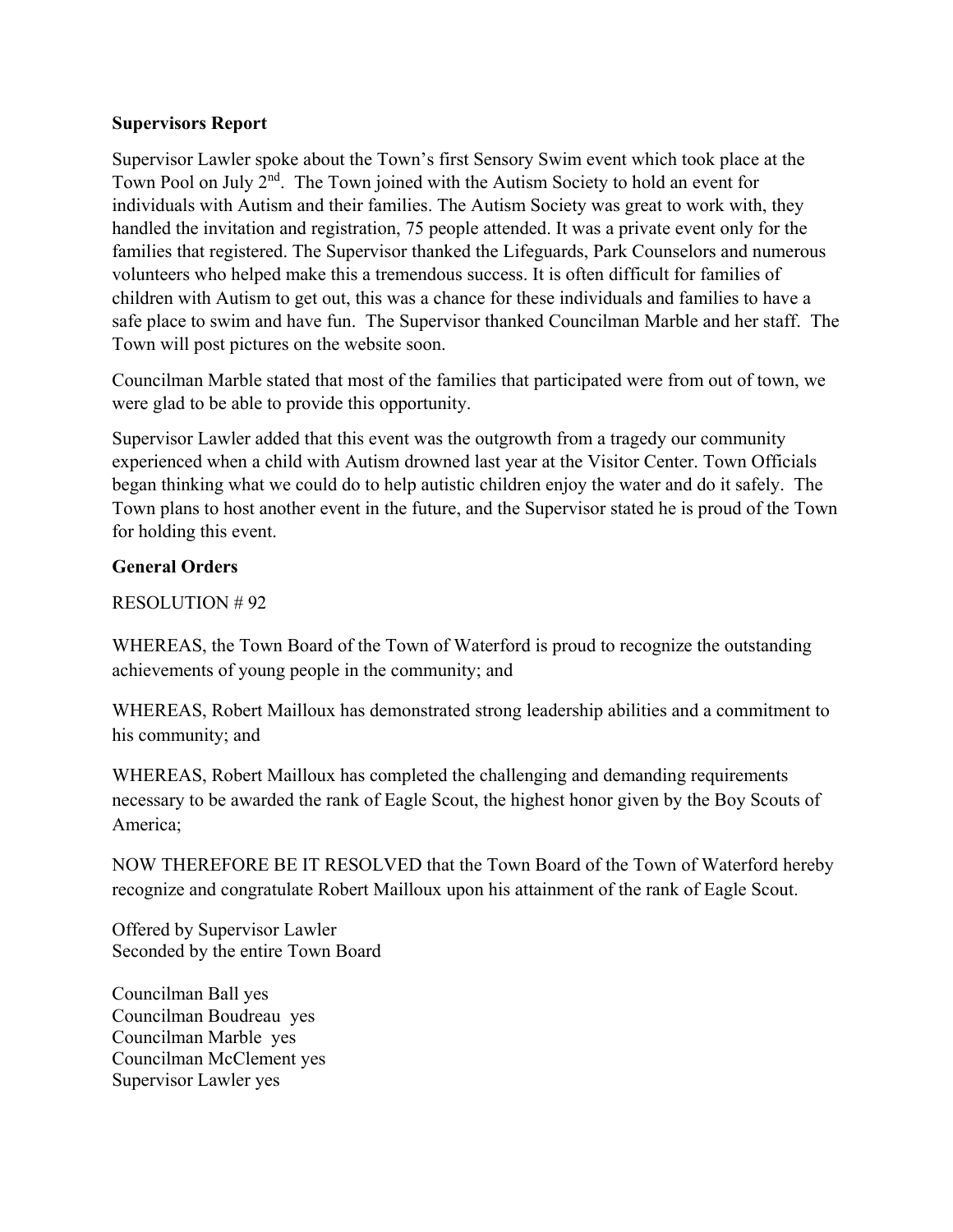At this time the Supervisor introduced P.O. Tim Williams who is also the Town D.A.R.E Officer to recognize supporters of the D.A.R.E program. Officer Williams has been facilitaing the D.A.R.E program since 2005. The D.A.R.E program is funded by donations from the community. There are approximately 130 students from both St. Mary's and Waterford Halfmoon in the program. Officer Williams introduced Denise Carutasu; Waterford PTO, Pastor Paul Barna; Wesleyan Church, Kristin Galarneau; Service Extrodonaire and Ryan/Janell Russo; Waterford Beverage and thanked each of them for their support of the D.A.R.E program and presented each with a plaque.

Supervisor Lawler stated that we are one of the few communities to have a D.A.R.E Officer and we thank you and appreciate the work Officer Williams does with this program.

### RESOLUTION # 93

RESOLVED, that the Town Board of the Town of Waterford hereby approves the new Section 903 of the Town of Waterford Employee Handbook entitled "Non-Discrimination and Harassment (Including Sexual Harassment) in the Workplace". The new Section 903 replaces the Sexual Harassment Policy adopted by the Town Board on 12/4/2018.

Offered by Councilman Boudreau Seconded by Councilman Marble

Councilman Ball yes Councilman Boudreau yes Councilman Marble yes Councilman McClement yes Supervisor Lawler yes

### RESOLUTION # 94

RESOLVED, that the Town Supervisor be and he is hereby authorized to sign an agreement with Saratoga County STOP-DWI for the loan of two (2) ALCO-SENSOR FST Breath Tests at no cost for a term of five (5) years commencing on July 1, 2019 and terminating on June 30, 2024.

Offered by Councilman Ball Seconded by Councilman Boudreau

Councilman Ball yes Councilman Boudreau yes Councilman Marble yes Councilman McClement yes Supervisor Lawler yes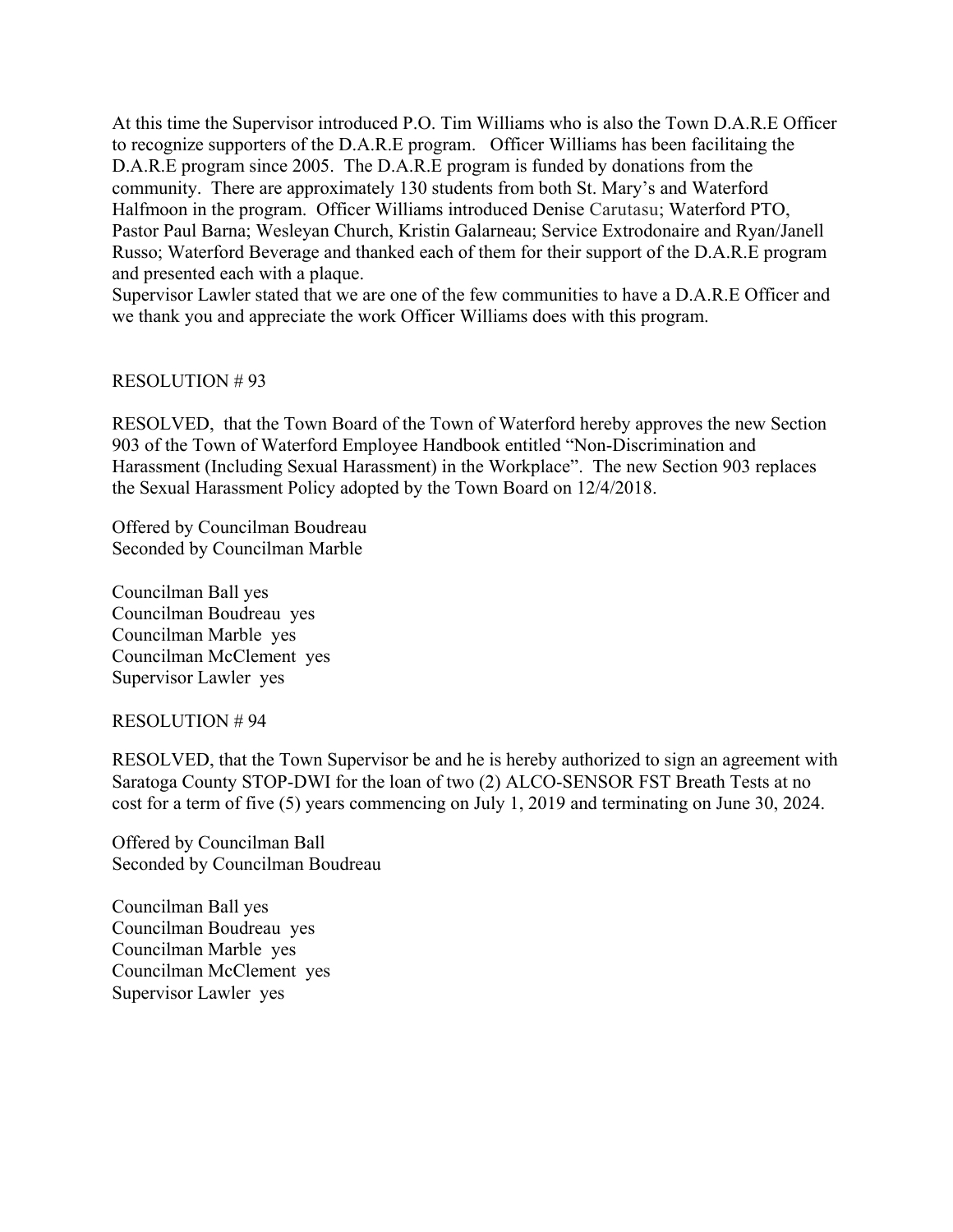### RESOLUTION # 95

RESOLVED, that the Town Board of the Town of Waterford hereby authorizes the Town Supervisor to execute a contract with Capital District Physicians Health Plan to provide health insurance for eligible Town employees for the period August 1, 2019 – July 31, 2020.

Offered by Councilman Marble Seconded by Councilman Boudreau

Councilman Ball yes Councilman Boudreau yes Councilman Marble yes Councilman McClement yes Supervisor Lawler yes

RESOLUTION # 96

RESOLVED, that the Town Board of the Town of Waterford hereby authorizes the Town Supervisor to execute a contract with Empire HealthChoice Assurance, Inc. (d/b/a Empire Blue Cross) to provide vision insurance for eligible Town employees for the period August 1, 2019 – July 31, 2020.

Offered by Councilman Boudreau Seconded by Councilman Marble

Councilman Ball yes Councilman Boudreau yes Councilman Marble yes Councilman McClement yes Supervisor Lawler yes

### RESOLUTION # 97

RESOLVED, that the Town Board of the Town of Waterford hereby authorizes the Town Supervisor to execute a contract with Empire HealthChoice Assurance, Inc. (d/b/a Empire Blue Cross Blue Shield) to provide dental insurance for eligible Town employees for the period August 1, 2019 – July 31, 2020.

Offered by Councilam Boudreau Seconded by Councilman Ball

Councilman Ball yes Councilman Boudreau yes Councilman Marble yes Councilman McClement yes Supervisor Lawler yes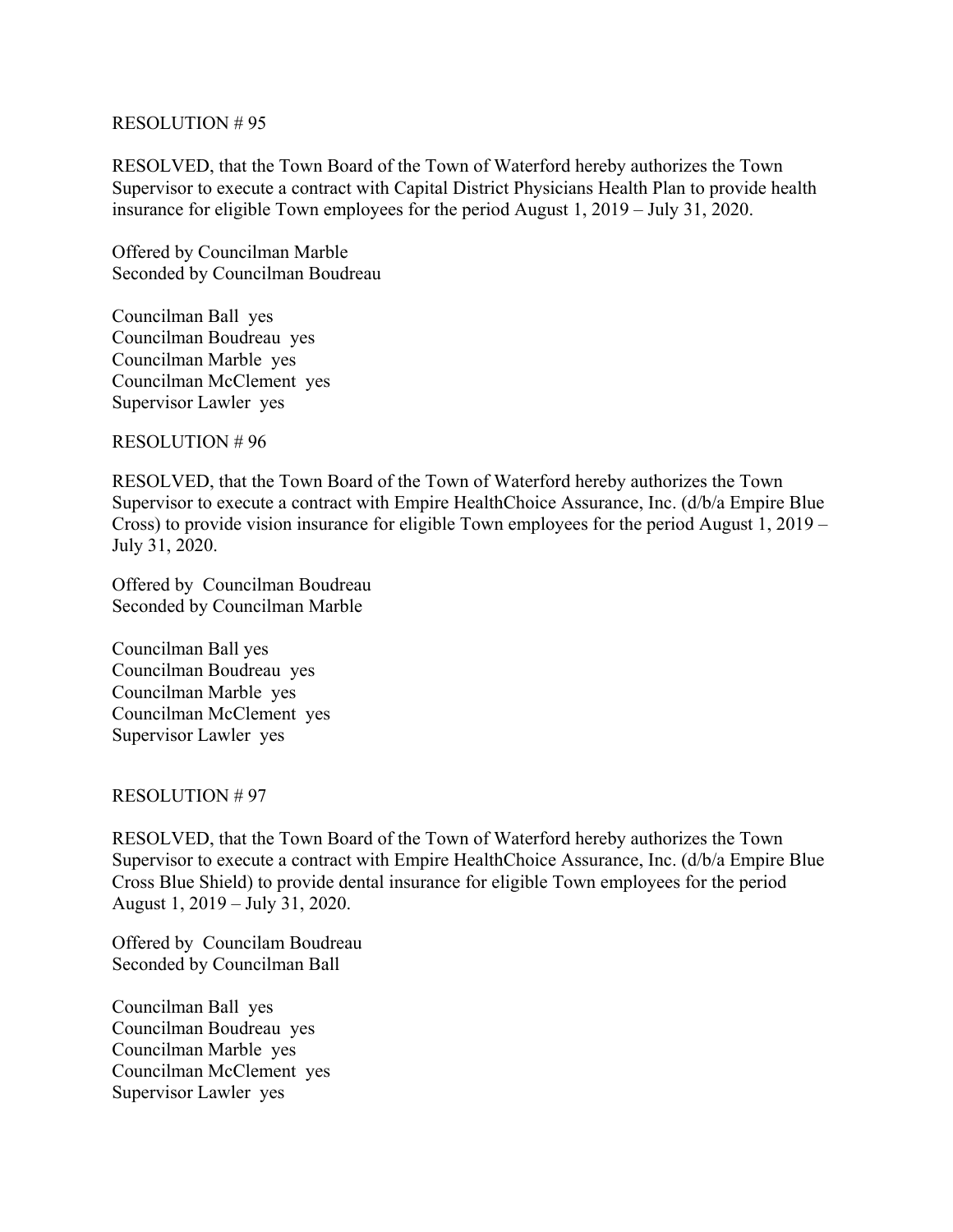### RESOLUTION # 98

Resolved, that the Town of Waterford/Location Code 30096 hereby establishes the following as the standard work days for the elected and appointed officials listed below and will report the following days worked to the New York State and Local Employees' Retirement System based upon the Record of Activities submitted by these officials:

Town Clerk, Mary Shannon Carrigan, 6 Hour Standard Work Day from 1/1/2019 – 12/31/2019, 20 days worked to be reported each month with 4 pay dates and 25 days worked to be reported each month with 5 pay dates.

Chairman, Zoning Board, Charles Fusco, 6 Hour Standard Work Day from 1/1/2019 – 12/31/2019, 1.93 days worked to be reported each month.

Offered by Councilman Marble Seconded by Councilman McClement

Councilman Ball yes Councilman Boudreau yes Councilman Marble yes Councilman McClement yes Supervisor Lawler yes

RESOLVED # 99

RESOLVED, that the Town Board of the Town of Waterford hereby authorizes a Dumping Permit be issued to Jasper P. Munson for land owned and located at 32 Towpath Lane, SBL 285.187-3-1. Said permit is valid for one year and will be kept on file in the Town Clerk's Office.

Offered By Councilman Councilman Ball Seconded By Councilman Councilman Marble

Councilman Ball yes Councilman Boudreau yes Councilman Marble yes Councilman McClement yes Supervisor Lawler abstain

Supervisor Lawler abstained from the vote as this is his next door neighbor.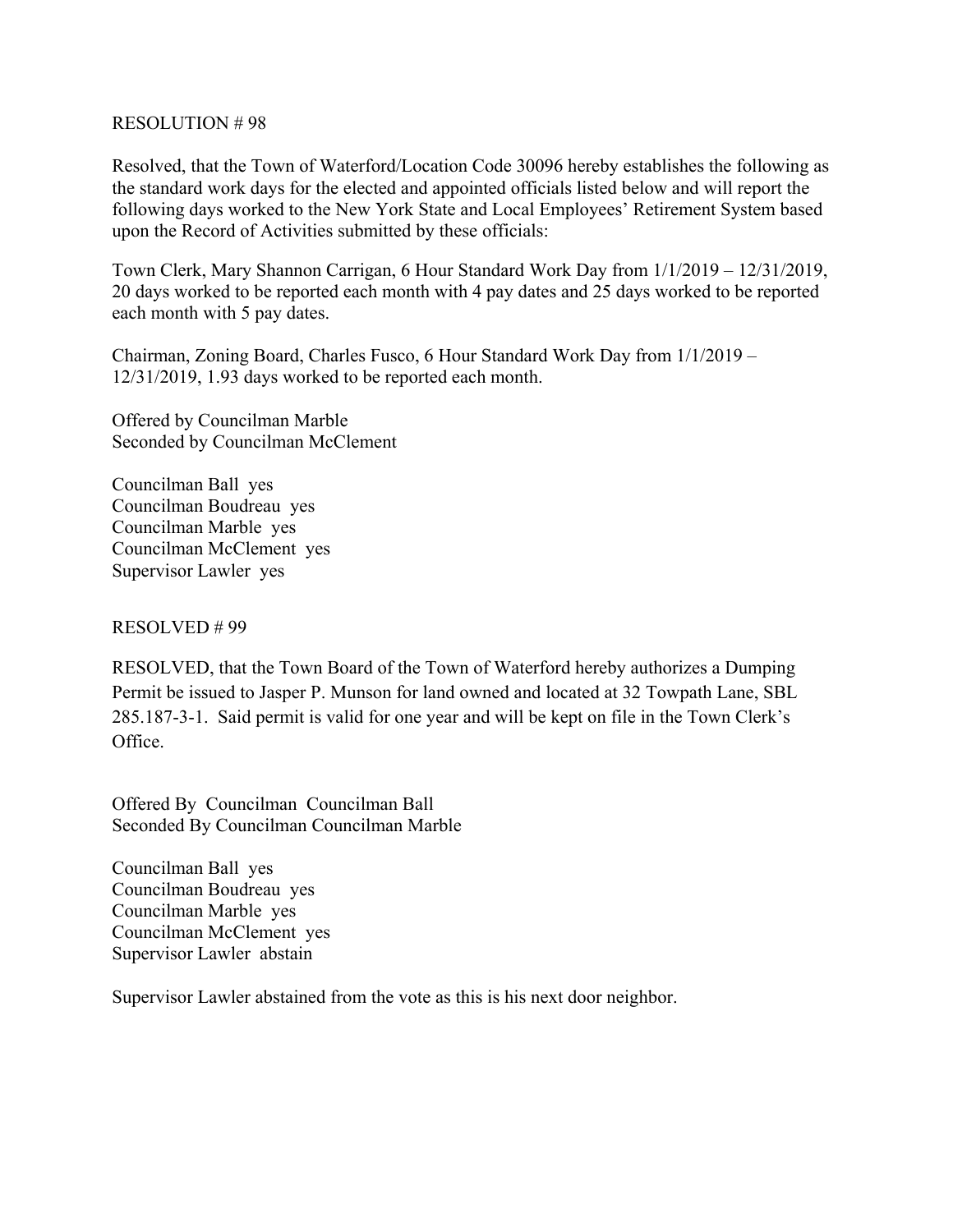#### RESOLUTION # 100

RESOLVED, that the Town Board of the Town Board hereby authorizes the Waterford Halfmoon Union Free School District to utilize the Town of Waterford recreation fields for the 2019-2020 school year as their certificate of insurance has been filed with the Town Clerk's Office.

Offered By Councilman Marble Seconded By Councilman McClement

Councilman Ball yes Councilman Boudreau yes Councilman Marble yes Councilman McClement yes Supervisor Lawler yes

#### RESOLUTION # 101

RESOLVED, that the Town Board of the Town of Waterford hereby adopts the Volunteer Emergency Responders Policy.

Offered By Councilman Councilman Ball Seconded By Councilman Councilman Marble

Councilman Ball yes Councilman Boudreau yes Councilman Marble yes Councilman McClement yes Supervisor Lawler yes

### RESOLUTION # 102

### **RESOLUTION OF THE TOWN BOARD OF THE TOWN OF WATERFORD FOR THE YEAR 2019 APPROVING BID FOR DEVITT ROAD DRAINAGE CONSTRUCTION**

**WHEREAS**, the Town Board of the Town of Waterford, by public notice duly published according to law, invited sealed proposals for drainage construction to be performed along Devitt Road in the Town of Waterford as part of the "Devitt Road Drainage Improvement Project"; and

**WHEREAS**, all such proposals received were considered publicly at Town Hall, on June 28, 2019 at 2:00 p.m., the time and place specified in said public notice; and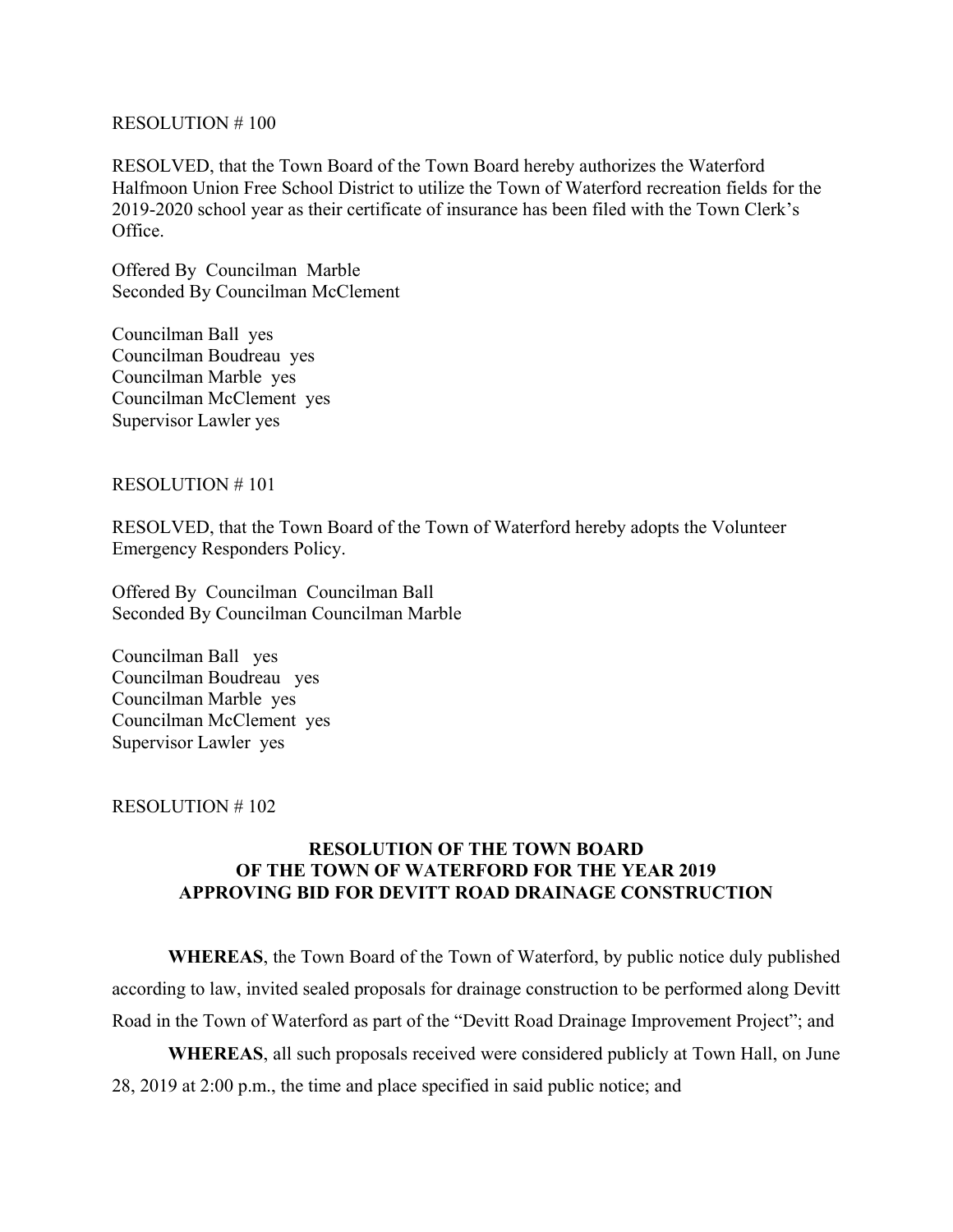**WHEREAS**, said Town Board has determined that Stephen Miller General Contracting, Inc. is the lowest responsible formal bidder for the work as detailed in the specifications, with a bid of \$201,731.00 as set forth in the bid specifications.

 **NOW, THEREFORE, BE IT RESOLVED,** that said proposal of Stephen Miller General Contracting, Inc. be accepted, subject to the following, and be it

**FURTHER RESOLVED**, that the Town Board enter into a contract with said Stephen Miller General Contracting, Inc. as the successful bidder pertaining to the "Devitt Road Drainage Improvement Project" in accordance with the specifications for said bid project, to be approved by the attorney for the Town and further subject to the receipt and approval by the attorney for the Town of the required bonding documents for performance, labor and materials.

Offered by Councilman Boudreau Seconded by Councilman McClement

Councilman Ball yes Councilman Boudreau yes Councilman Marble yes Councilman McClement yes Supervisor Lawler yes

### RESOLUTION # 103

RESOLVED, that the Supervisor be and he is hereby authorized to sign a contract extension with NYS Department of State for the Mohawk Gateway Streetscape Project, Contract No. C1000669.

Offered by Councilman Marble Seconded by Councilman McClement

Councilman Ball yes Councilman Boudreau yes Councilman Marble yes Councilman McClement yes Supervisor Lawler yes

### **Other Business**

Resolution #104

RESOLVED, that the Town Board of the Town of Waterford hereby approves James Callaghan's request for leave under the Family Medical Leave Act.